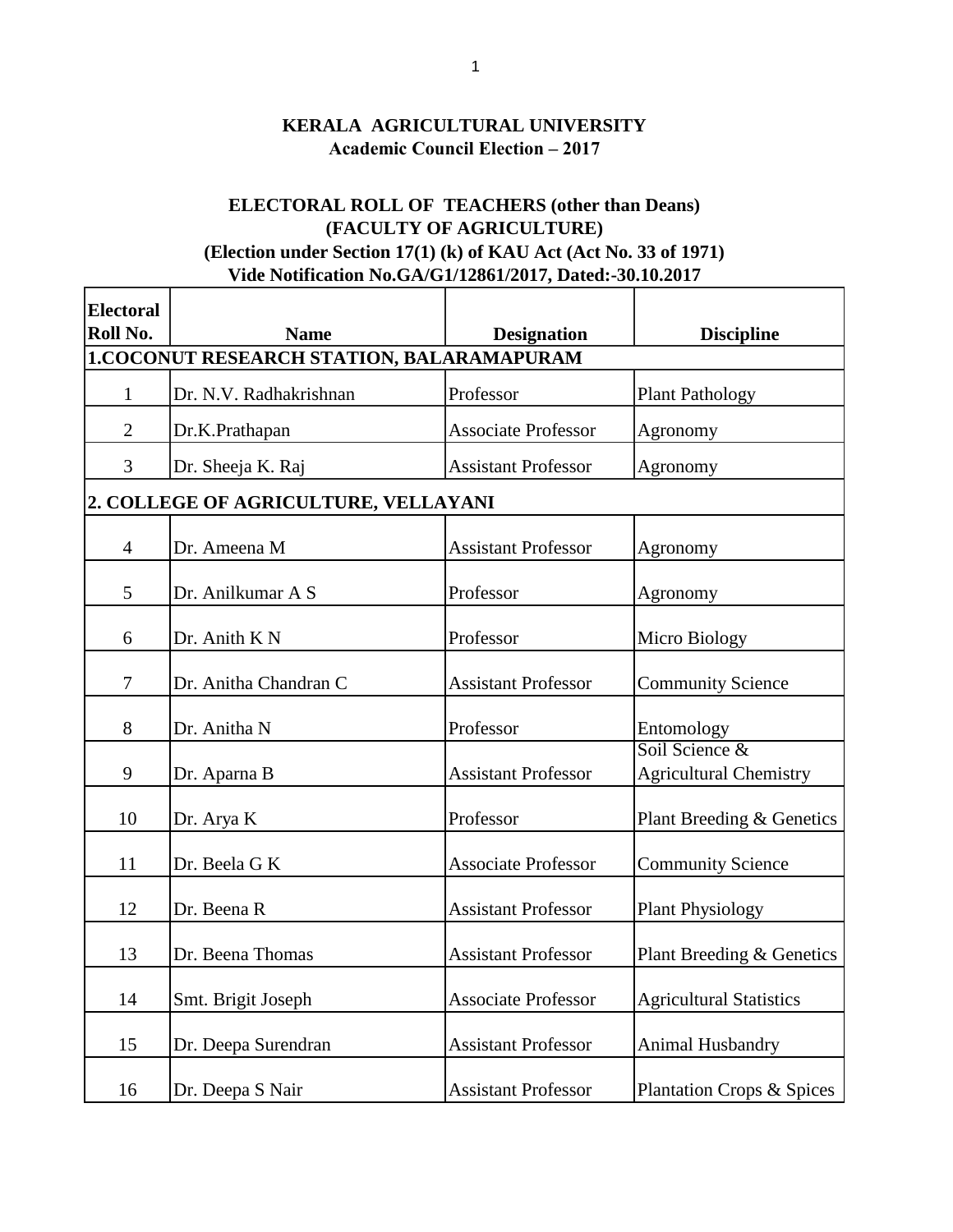| <b>Electoral</b><br>Roll No. | <b>Name</b>                | <b>Designation</b>         | <b>Discipline</b>                               |
|------------------------------|----------------------------|----------------------------|-------------------------------------------------|
|                              |                            |                            |                                                 |
| 17                           | Dr. Elizabeth K Syriac     | Professor                  | Agronomy                                        |
| 18                           | Dr. Elsamma Job            | Professor                  | <b>Agricultural Economics</b>                   |
| 19                           | Dr. Faizal M H             | Professor                  | Entomology                                      |
| 20                           | Dr. Geetha lekshmi P R     | <b>Assistant Professor</b> | Processing Technology                           |
| 21                           | Dr. Geetha Radhakrishnan   | <b>Assistant Professor</b> | <b>Plant Biotechnology</b>                      |
| 22                           | Dr. Girija Devi L          | Professor                  | Agronomy                                        |
| 23                           | Dr. Gladis R               | <b>Assistant Professor</b> | Soil Science &<br><b>Agricultural Chemistry</b> |
| 24                           | Dr. JayakrishnaKumar       | <b>Associate Professor</b> | Agronomy                                        |
| 25                           | Dr. Jayalekshmi V G        | Professor                  | Plant Breeding & Genetics                       |
| 26                           | Dr. Jessykutty P C         | Professor                  | <b>Plantation Crops &amp; Spices</b>            |
| 27                           | Dr. Joy M                  | <b>Associate Professor</b> | <b>Plant Pathology</b>                          |
| 28                           | Dr. Krishna Kumar R        | Professor                  | Entomology                                      |
| 29                           | Dr. Kumari Swadija O       | Professor                  | Agronomy                                        |
| 30                           | Dr. Lekshmi S              | Professor                  | Agronomy                                        |
| 31                           | Dr. Lekha Rani C           | Professor                  | Plant Breeding & Genetics                       |
| 32                           | Dr. Manju R V              | Professor                  | <b>Plant Physiology</b>                         |
| 33                           | Dr. Manorama Thampatti K C | Professor                  | Soil Science &<br><b>Agricultural Chemistry</b> |
| 34                           | Dr. Meenakumari K S        | Professor                  | Micro Biology                                   |
| 35                           | Dr. Mini. C                | Professor                  | Processing Technology                           |
| 36                           | Dr. Naveen Leno            | <b>Assistant Professor</b> | Soil Science &<br><b>Agricultural Chemistry</b> |
| 37                           | Dr. Nirmala C              | Professor                  | <b>Community Science</b>                        |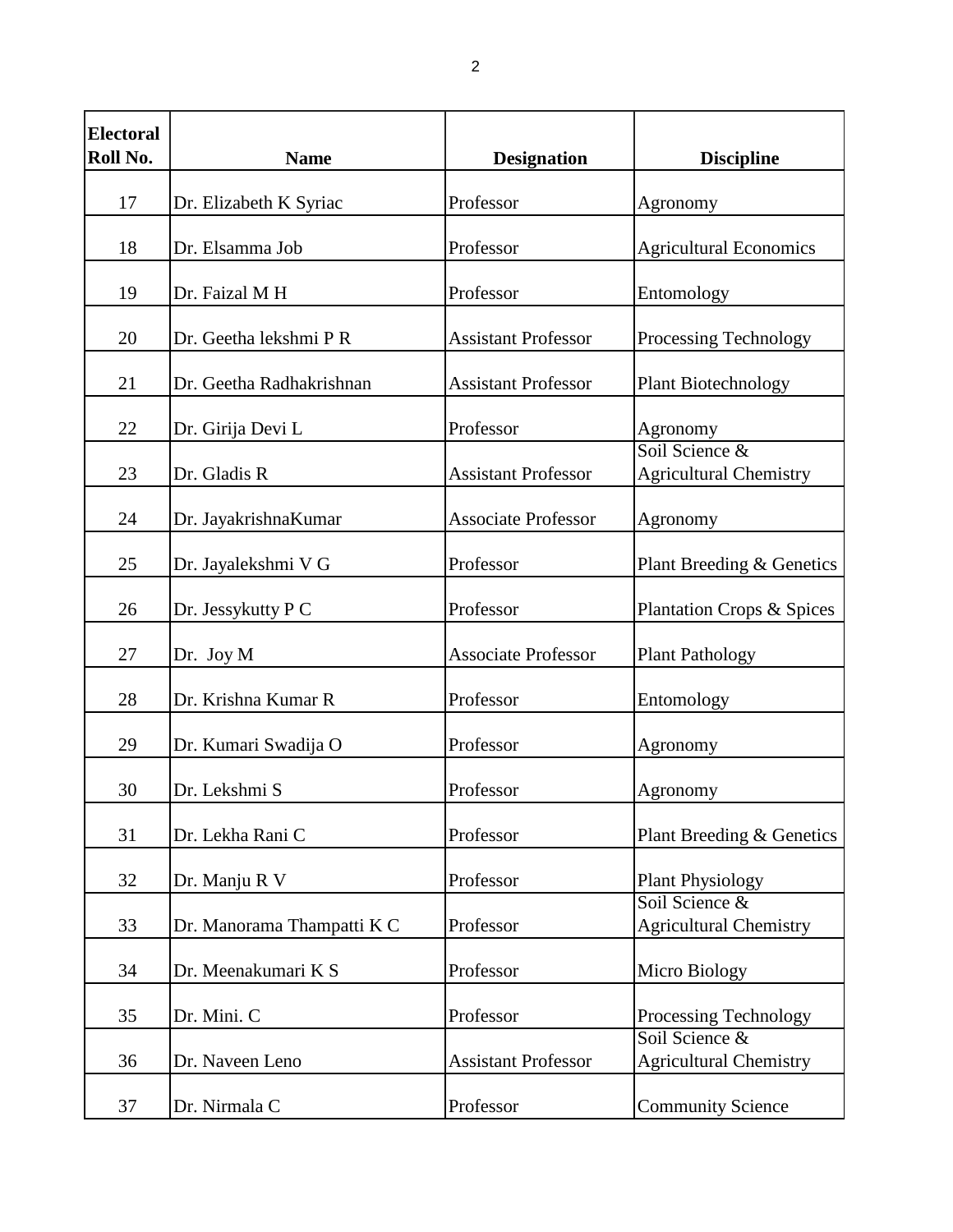| <b>Electoral</b> |                          |                            |                                                 |
|------------------|--------------------------|----------------------------|-------------------------------------------------|
| Roll No.         | <b>Name</b>              | <b>Designation</b>         | <b>Discipline</b>                               |
| 38               | Dr. Paul Lazarous T      | Professor                  | <b>Agricultural Economics</b>                   |
| 39               | Smt. Radhika N S         | <b>Assistant Professor</b> | <b>Plant Pathology</b>                          |
| 40               | Dr. Rafeekher M          | <b>Assistant Professor</b> | Olericulture                                    |
| 41               | Dr. Rajasree G           | <b>Associate Professor</b> | Agronomy                                        |
| 42               | Dr. Rani B               | Professor                  | Soil Science &<br><b>Agricultural Chemistry</b> |
| 43               | Dr. Rari John K          | Professor                  | <b>Community Science</b>                        |
| 44               | Dr. Reji Rani O P        | <b>Assistant Professor</b> | Entomology                                      |
| 45               | Dr. Roy Stephen          | Professor                  | <b>Plant Physiology</b>                         |
| 46               | Dr. Sajitha Rani T       | Professor                  | Agronomy                                        |
| 47               | Dr. Sam T Kurumthottikal | Professor                  | Soil Science &<br><b>Agricultural Chemistry</b> |
| 48               | Dr. Sansamma George      | Professor                  | Agronomy                                        |
| 49               | Dr. Santha A M           | <b>Associate Professor</b> | <b>Agricultural Economics</b>                   |
| 50               | Dr. Sarada S             | <b>Assistant Professor</b> | Olericulture                                    |
| 51               | Smt. Seeja G             | <b>Assistant Professor</b> | Plant Breeding & Genetics                       |
| 52               | Dr. Seema B              | Professor                  | <b>Agricultural Extension</b>                   |
| 53               | Dr. Salini Pillai P      | Professor                  | Agronomy                                        |
| 54               | Dr. Sharu S R            | <b>Assistant Professor</b> | Agronomy                                        |
| 55               | Dr. Sheeba Rebecca Issac | Professor                  | Agronomy                                        |
| 56               | Dr. Sheela K R           | Professor                  | Agronomy                                        |
| 57               | Dr. Sheela V L           | Professor                  | Pomology & Floriculture                         |
| 58               | Dr. Soni K B             | Professor                  | <b>Plant Biotechnology</b>                      |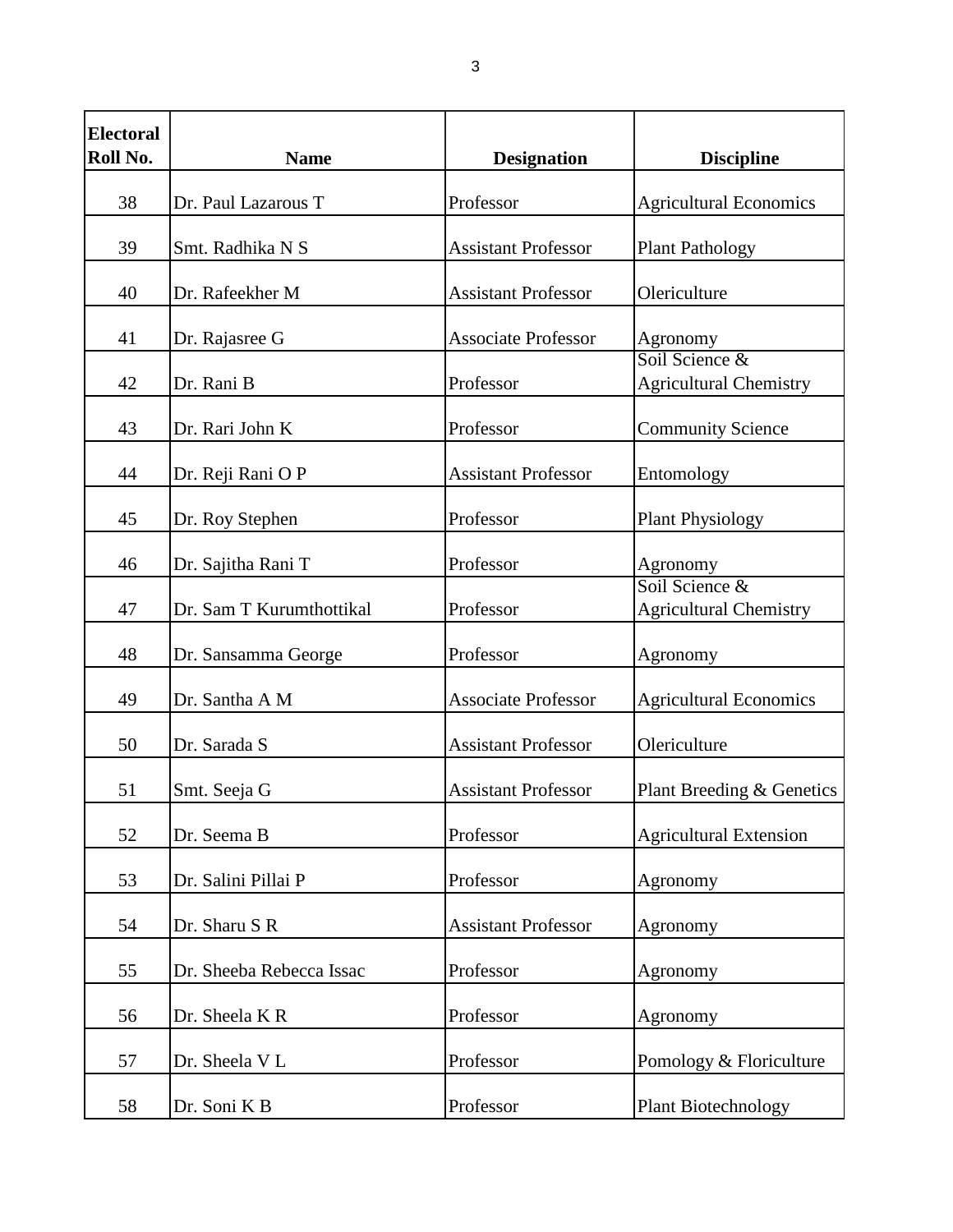| <b>Electoral</b><br>Roll No. | <b>Name</b>                                     | <b>Designation</b>         | <b>Discipline</b>                               |
|------------------------------|-------------------------------------------------|----------------------------|-------------------------------------------------|
| 59                           | Dr. Sreedaya G S                                | <b>Assistant Professor</b> | <b>Agricultural Extension</b>                   |
| 60                           | Dr. Suma Divakar                                | Professor                  | <b>Community Science</b>                        |
| 61                           | Dr. Susha S Thara                               | <b>Assistant Professor</b> | <b>Plant Pathology</b>                          |
| 62                           | Dr. Swapna Alex                                 | Professor                  | <b>Plant Biotechnology</b>                      |
| 63                           | Dr. Ushakumari                                  | Professor                  | Soil Science &<br><b>Agricultural Chemistry</b> |
| 64                           | Dr. Usha P B                                    | Professor                  | Soil Science &<br><b>Agricultural Chemistry</b> |
| 65                           | Dr. Vijayaraghava Kumar                         | Professor                  | <b>Agricultural Statistics</b>                  |
| 66                           | Dr. Viji M M                                    | Professor                  | <b>Plant Physiology</b>                         |
| 67                           | Dr.A.Anilkumar                                  | Professor                  | <b>Agricultural Extension</b>                   |
|                              | 3. RARS (SZ), COLLEGE OF AGRICULTURE, VELLAYANI |                            |                                                 |
| 68                           | Dr.K.Umamaheswaran                              | Professor                  | <b>Plant Pathology</b>                          |
| 69                           | Dr. Amritha.V.S                                 | <b>Assistant Professor</b> | Entomology                                      |
| 70                           | Dr. Lulu Das                                    | Professor                  | <b>Plant Pathology</b>                          |
| 71                           | Dr. Mareen Abraham                              | Professor                  | Plant Breeding & Genetics                       |
| 72                           | Dr. K.D. Prathapan                              | <b>Assitant Professor</b>  | Entomology                                      |
| 73                           | Dr.K.S Premila                                  | Professor                  | Entomology                                      |
| 74                           | Dr. G.S Sreekala                                | <b>Assistant Professor</b> | Horticulture                                    |
| 75                           | Dr. Sreelathakumary. I                          | Professor                  | Olericulture                                    |
| 76                           | Dr. C.R.Sudharmai Devi                          | Professor                  | Soil Science &<br>Agrl.Chemistry                |
| 77                           | Smt. Susan Thomas                               | <b>Associate Professor</b> | <b>Computer Science</b>                         |
| 78                           | Dr. Usha C. Thomas                              | Professor                  | Agronomy                                        |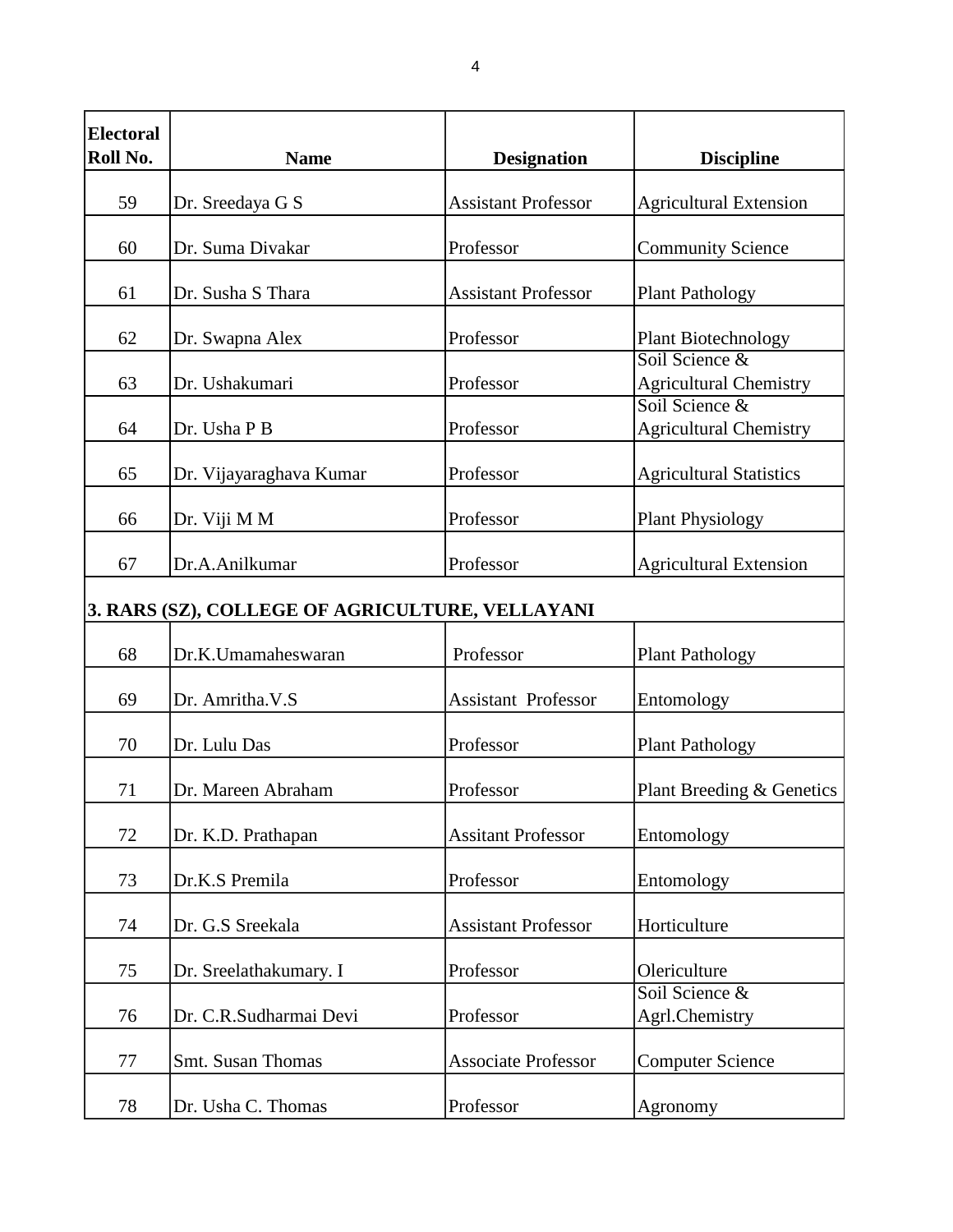| <b>Electoral</b><br>Roll No. | <b>Name</b>                                                      | <b>Designation</b>         | <b>Discipline</b>                               |
|------------------------------|------------------------------------------------------------------|----------------------------|-------------------------------------------------|
|                              |                                                                  |                            | Soil Science &                                  |
| 79                           | Dr. Usha Mathew                                                  | Professor                  | Agrl.Chemistry                                  |
|                              |                                                                  |                            |                                                 |
| 80                           | Dr.Nisha.M.S                                                     | <b>Assistant Professor</b> | Nematology                                      |
| 81                           | Dr.Jiji.T                                                        | <b>Assistant Professor</b> | Nematology                                      |
| 82                           | Dr. Shanas.S                                                     | <b>Assistant Professor</b> | Nematology                                      |
| 83                           | Dr. Narayana.R                                                   | <b>Assistant Professor</b> | Nematology                                      |
|                              | 4. TRAINING SERVICE SCHEME, VELLAYANI                            |                            |                                                 |
| 84                           | Dr. Allan Thomas                                                 | <b>Assistant Professor</b> | <b>Agricultural Extension</b>                   |
| 85                           | Dr.N.Kishore Kumar                                               | Professor                  | <b>Agricultural Extension</b>                   |
|                              | <b>5. INSTRUCTIONAL FARM, VELLAYANI</b>                          |                            |                                                 |
| 86                           | Dr. D Geetha                                                     | Professor                  | <b>Plant Pathology</b>                          |
| 87                           | Dr. Biju Joseph,                                                 | <b>Associate Professor</b> | Soil Science &<br><b>Agricultural Chemistry</b> |
| 88                           | Dr. K. Sreekumar                                                 | Professor                  | Plant Breeding & Genetics                       |
| 89                           | Dr. Babu Mathew                                                  | Professor                  | Agronomy                                        |
|                              | 6. PESTICIDE RESIDUE RESEARCH & ANALYTICAL LABORATORY, VELLAYANI |                            |                                                 |
| 90                           | Dr. Thomas Biju Mathew                                           | Professor                  | Entomology                                      |
| 91                           | Dr.Thomas George                                                 | Professor                  | Soil Science &<br><b>Agricultural Chemistry</b> |
|                              |                                                                  |                            |                                                 |
| 92                           | Dr. Ambily Paul                                                  | <b>Assistant Professor</b> | Entomology                                      |
| 93                           | Dr. T.Santhosh Kumar                                             | <b>Assistant Professor</b> | Entomology                                      |
|                              | 7.OFR Centre, Vellayani                                          |                            |                                                 |
| 94                           | Dr. D.Jacob                                                      | <b>Assistant Professor</b> | Agronomy                                        |
| 95                           | Dr.Bindhu.J.S                                                    | <b>Assistant Professor</b> | Agronomy                                        |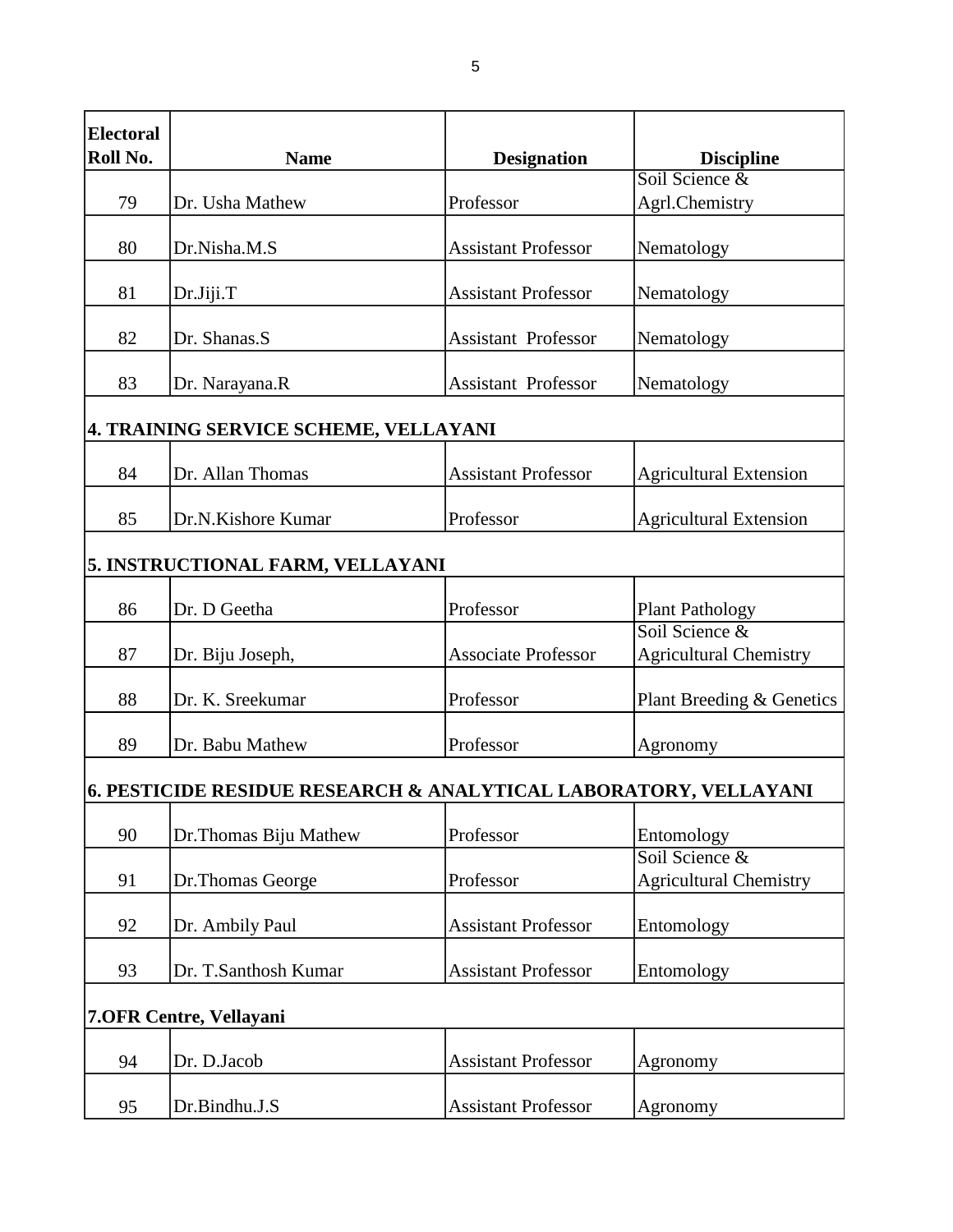| <b>Electoral</b> |                                              |                             |                                                 |
|------------------|----------------------------------------------|-----------------------------|-------------------------------------------------|
| Roll No.         | <b>Name</b>                                  | <b>Designation</b>          | <b>Discipline</b>                               |
|                  | 8. CROPPING SYSTEM RESEARCH CENTRE, KARAMANA |                             |                                                 |
| 96               | Dr.Jacob John                                | Professor                   | Agronomy                                        |
| 97               | Dr.Sudha.B                                   | <b>Assistant Professor</b>  | Agronomy                                        |
| 98               | Dr.Sajeena.A                                 | <b>Assistant Professor</b>  | <b>Plant Pathology</b>                          |
| 99               | Dr.Meera.A.V                                 | <b>Assistant Professor</b>  | Soil Science &<br><b>Agricultural Chemistry</b> |
|                  | 9. FSRS/KVK, SADANANDAPURAM.                 |                             |                                                 |
| 100              | Dr.Regeena.S                                 | Professor                   | <b>Agricultural Economics</b>                   |
| 101              | Dr. Bindu MR                                 | Professor                   | Plant Breeding & Genetics                       |
| 102              | Smt. Lekha.M                                 | <b>Assistant Professor</b>  | Entomology                                      |
| 103              | Dr.Bindu Podikunju                           | <b>Assistant Professor</b>  | Agri.Extension                                  |
| 104              | Dr.Bindu.B                                   | <b>Assistant Professsor</b> | Horticulture                                    |
| 105              | Dr.Manu.C.R                                  | <b>Assistant Professor</b>  | Entomology                                      |
|                  | 10. ONATTUKARA RARS, KAYAMKULAM              |                             |                                                 |
| 106              | Dr.G.Suja                                    | Professor                   | Entomology                                      |
| 107              | Smt. Susamma.P.George                        | <b>Associate Professor</b>  | Plant Breeding & Genetics                       |
| 108              | Dr. Mini.V                                   | <b>Assistant Professor</b>  | Soil Science &<br><b>Agricultural Chemistry</b> |
| 109              | Dr. Maya.T                                   | <b>Assistant Professor</b>  | Horticulture                                    |
|                  | 11. RICE RESEARCH STATION, MONCOMPU          |                             |                                                 |
| 110              | Dr. Reena Mathew                             | Professor                   | Agronomy                                        |
| 111              | Dr.Indira.M                                  | Professor                   | Soil Science &<br><b>Agricultural Chemistry</b> |
| 112              | Dr. M.Surendran                              | <b>Associate Professor</b>  | <b>Plant Pathology</b>                          |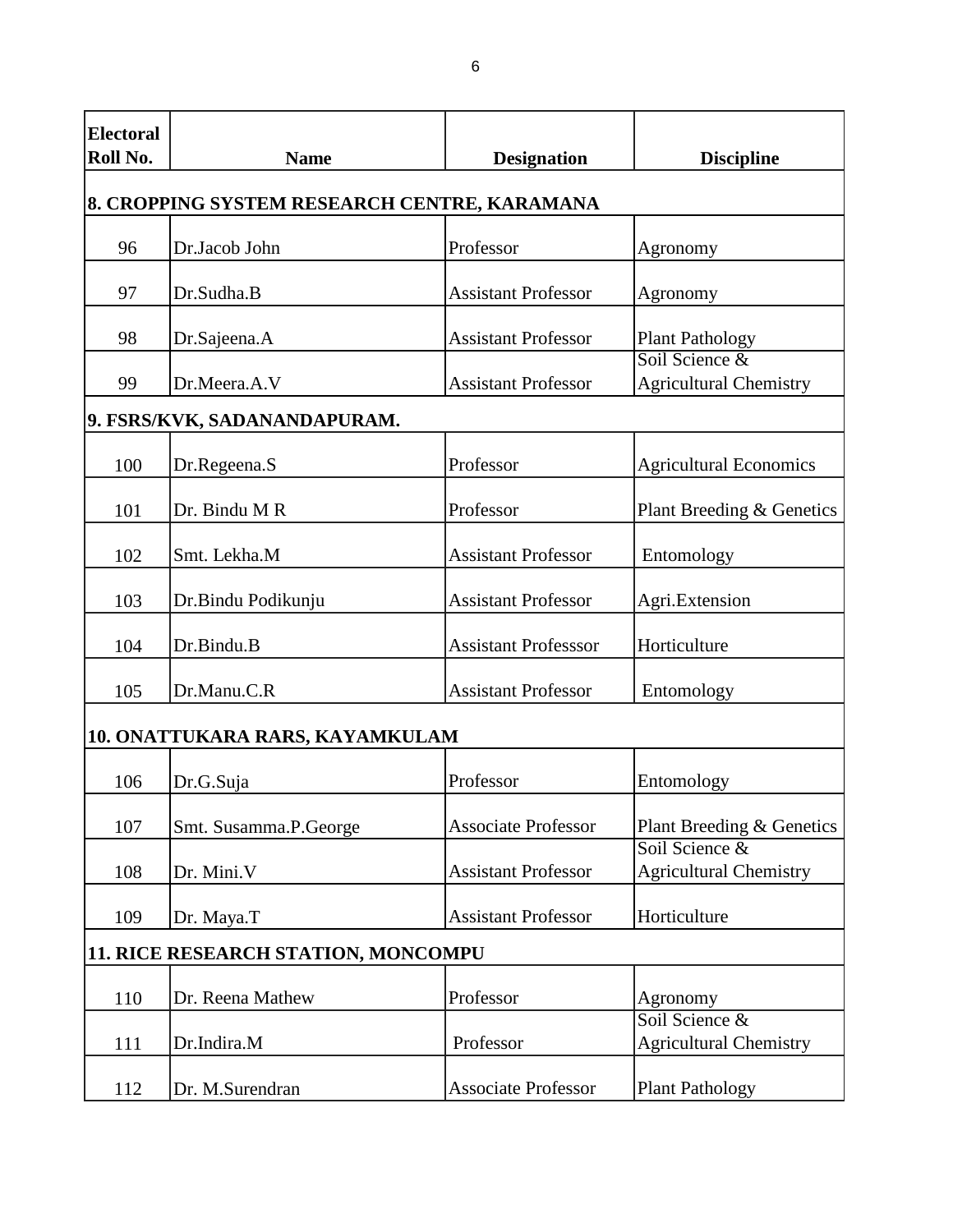| <b>Electoral</b><br>Roll No. | <b>Name</b>                                    | <b>Designation</b>         | <b>Discipline</b>                               |
|------------------------------|------------------------------------------------|----------------------------|-------------------------------------------------|
| 113                          | Dr. Nimmy Jose                                 | <b>Associate Professor</b> | Agronomy                                        |
| 114                          | Dr. Reeny Mary Zacharia                        | <b>Assistant Professor</b> | <b>Plant Pathology</b>                          |
|                              | 12. AGRICULTURAL RESEARCH STATION, THIRUVALLA. |                            |                                                 |
| 115                          | Dr.Jessy.M.Kuriakose                           | Professor                  | Horticulture                                    |
| 116                          | Dr.Shajan.V.R.                                 | Professor                  | Plant Breeding & Genetics                       |
| 117                          | Sri.Jayakumar.G.                               | <b>Assistant Professor</b> | Agronomy                                        |
| 118                          | Dr.Rini.C.R.                                   | <b>Assistant Professor</b> | <b>Plant Pathology</b>                          |
|                              | 13. RARS, KUMARAKOM                            |                            |                                                 |
| 119                          | Dr.D.Ambikadevi                                | Professor                  | Entomology                                      |
| 120                          | Dr. Sajan Kurien                               | Professor                  | Horticulture                                    |
| 121                          | Dr.C.A.Rosamma                                 | Professor                  | Plant Breeding & Genetics                       |
| 122                          | Dr. K.Geetha                                   | Professor                  | Agronomy                                        |
| 123                          | Dr. Vandana Venugopal                          | Professor                  | Agronomy                                        |
| 124                          | Dr. Anu G. Krishnan                            | <b>Assistant Professor</b> | Horticulture                                    |
| 125                          | Dr. Sible George Varghese                      | <b>Assistant Professor</b> | <b>Plant Pathology</b>                          |
| 126                          | Sri. Shajeesh Jan.P                            | <b>Assistant Professor</b> | Meteorology                                     |
| 127                          | Sri.Ajith.K                                    | <b>Assistant Professor</b> | Meteorology                                     |
|                              | 14.KVK, KOTTAYAM                               |                            |                                                 |
| 128                          | Dr. Jayalekshmi G                              | <b>Assistant Professor</b> | <b>Agricultural Extension</b>                   |
| 129                          | Smt. Devi V. S.                                | <b>Assistant Professor</b> | Agronomy                                        |
| 130                          | Dr. Sailajakumari. M.S                         | <b>Assistant Professor</b> | Soil Science &<br><b>Agricultural Chemistry</b> |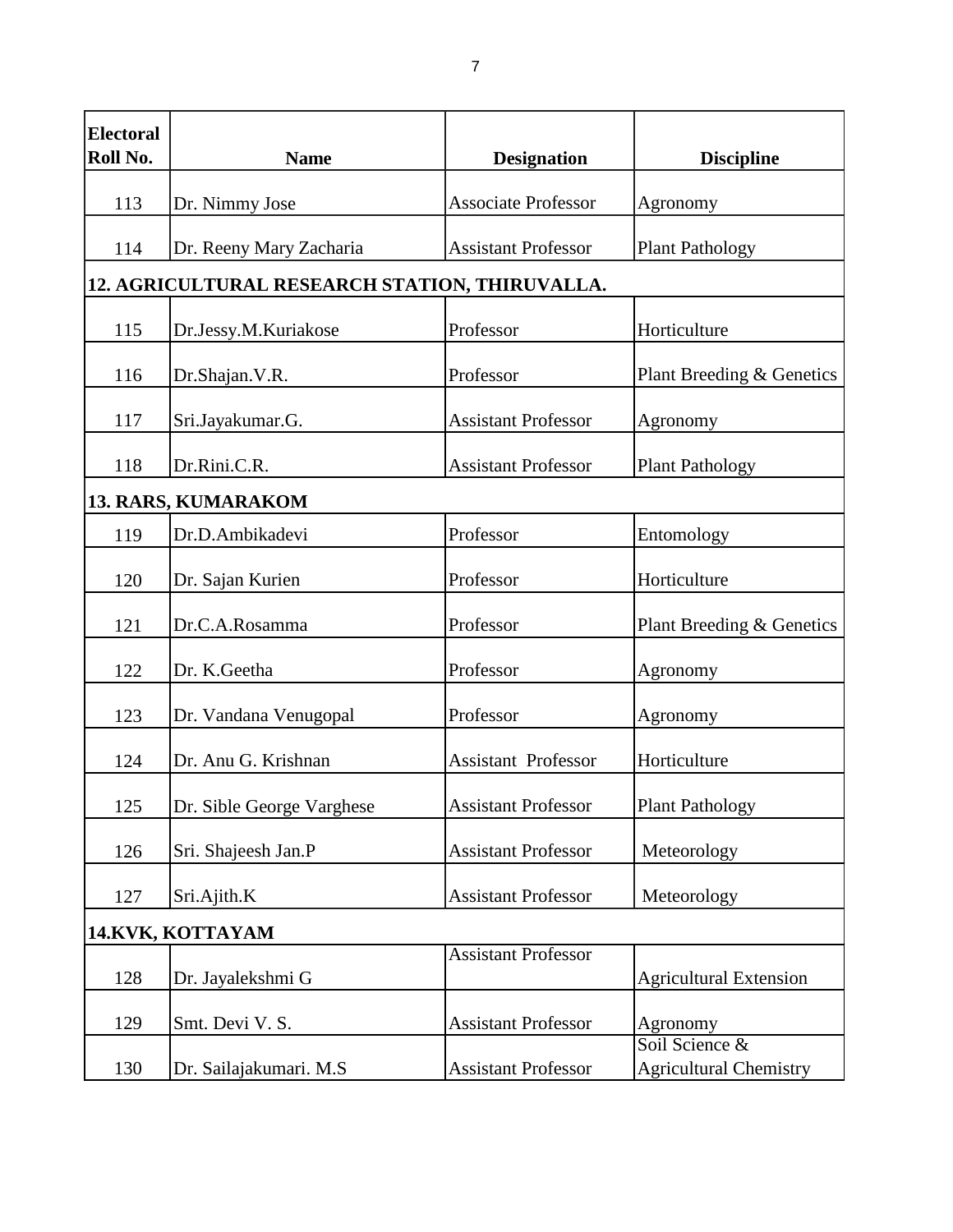| <b>Electoral</b><br>Roll No. | <b>Name</b>                                  | <b>Designation</b>         | <b>Discipline</b>                               |
|------------------------------|----------------------------------------------|----------------------------|-------------------------------------------------|
| 131                          | Smt. Elizabeth Joseph                        | <b>Assistant Professor</b> | Home Science                                    |
|                              |                                              |                            |                                                 |
|                              | 15. CARDAMOM RESEARCH STATAION, PAMPADUMPARA |                            | Soil Science &                                  |
| 132                          | Dr. Murugan.                                 | Professor                  | <b>Agricultural Chemistry</b>                   |
| 133                          | Dr. Dhanya. M.K.                             | <b>Assistant Professor</b> | Pathology                                       |
|                              | 16. AMPRS, ODAKKALI                          |                            |                                                 |
| 134                          | Dr. Gracy Mahew                              | Professor                  | Agronomy                                        |
| 135                          | Dr. Ancy Joseph                              | Professor                  | Horticulture                                    |
|                              | 17. PINEAPPLE RESEARCH STATION, VAZHAKULAM   |                            |                                                 |
| 136                          | Dr. P.P Joy                                  | Professor                  | Agronomy                                        |
|                              | <b>18. RICE RESEARCH STATION, VYTILLA</b>    |                            |                                                 |
| 137                          | Dr.K.S.Shylaraj                              | Professor                  | Plant Breeding & Genetics                       |
| 138                          | Dr. A.K. Sreelatha                           | <b>Assistant Professor</b> | Soil Science &<br><b>Agricultural Chemistry</b> |
| 139                          | Dr. Veena Vigneswaran                        | <b>Assistant Professor</b> | Plant Breeding & Genetics                       |
| 140                          | Dr. Deepa Thomas                             | <b>Assistant Professor</b> | Agronomy                                        |
|                              | 19. AGRONOMIC RESEARCH STATION, CHALAKKUDY   |                            |                                                 |
| 141                          | Dr.E.Sreenivasan                             | Professor                  | Plant Breeding & Genetics                       |
| 142                          | Dr.Anitha.S.                                 | Professor                  | Agronomy                                        |
| 143                          | Dr.Mini Abraham                              | <b>Associate Professor</b> | Agronomy                                        |
|                              |                                              |                            | Soil Science &                                  |
| 144                          | Smt.Bhindhu.P.S.                             | <b>Assistant Professor</b> | <b>Agricultural Chemistry</b>                   |
|                              | 20. AGRICULTURAL RESEARCH STATION, MANNUTHY  |                            |                                                 |
| 145                          | Dr.A. Latha                                  | Professor                  | Agronomy                                        |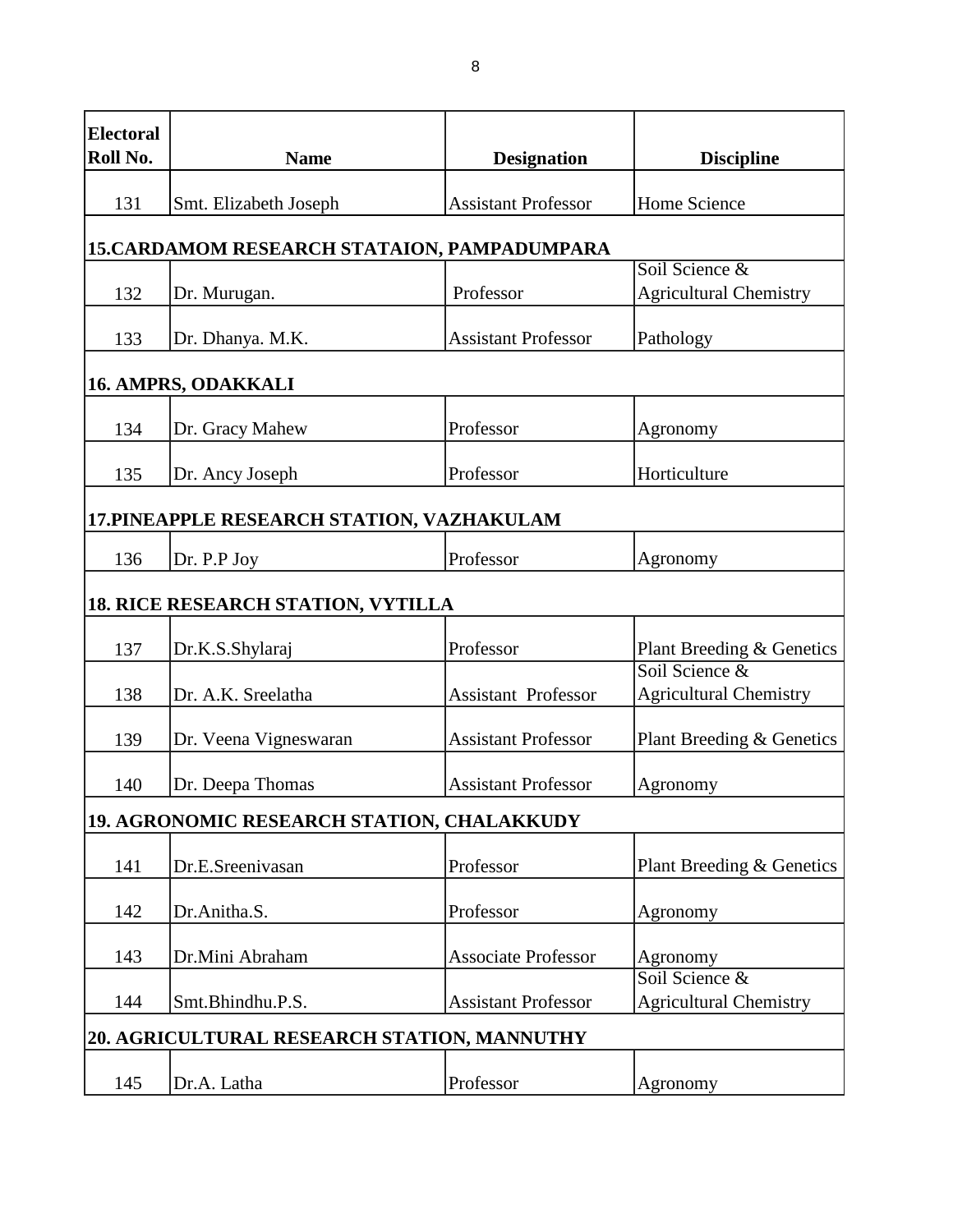| <b>Electoral</b><br>Roll No. | <b>Name</b>                                                     | <b>Designation</b>         | <b>Discipline</b>                  |
|------------------------------|-----------------------------------------------------------------|----------------------------|------------------------------------|
| 146                          | Dr.U Sreelatha                                                  | Professor                  | Horticulture                       |
| 147                          | Dr.C Narayanankutty                                             | Professor                  | Horticulture                       |
| 148                          | Dr. Elsy C R                                                    | Professor                  | Plant Breeding & Genetics          |
|                              | 21. AGRICULTURAL TECHNOLOGY INFORMATION CENTRE, MANNUTHY        |                            |                                    |
| 149                          | Dr. Sreevalsan J. Menon                                         | Professor                  | <b>Agricultural Extension</b>      |
|                              | 22. COMMUNICATION CENTRE, MANNUTHY                              |                            |                                    |
| 150                          | Dr.Binoo.P.Bonny                                                | Professor                  | <b>Agricultural Extension</b>      |
| 151                          | Dr. S. Helen                                                    | Professor                  | <b>Agricultural Extension</b>      |
| 152                          | Dr.A.K. Sherief                                                 | Professor                  | <b>Agricultural Extension</b>      |
| 153                          | Dr. Ani S. Das                                                  | <b>Associate Professor</b> | Animal<br>Reproduction/Agriculture |
| 154                          | Dr. G.S Arularasan                                              | <b>Assistant Professor</b> | <b>Agricultural Extension</b>      |
| 155                          | Smt.Sreeja.P                                                    | <b>Assistant Professor</b> | <b>Agricultural Entomology</b>     |
|                              | 23. CENTRAL TRAINING INSTITUTE, MANNUTHY                        |                            |                                    |
| 156                          | Dr.Alexander George                                             | Professor                  | <b>Agricultural Extension</b>      |
| 157                          | Dr. Smitha Baby                                                 | <b>Assistant Professor</b> | <b>Agricultural Extension</b>      |
|                              | 24. KAU HEAD QUARTERS, VELLANIKKARA                             |                            |                                    |
| 158                          | Dr. S. Leena Kumari                                             | Professor                  | Plant Breeding & Genetics          |
| 159                          | Dr.Baby Lissy Markose                                           | Professor                  | Horticulture                       |
| 160                          | Dr.Geethakutty.P.S                                              | Professor                  | <b>Agricultural Extension</b>      |
| 161                          | Dr.V.S Devadas                                                  | Professor                  | Horticulture                       |
| 162                          | Dr.Mercy George                                                 | Professor                  | Agronomy                           |
|                              | 25. COLLEGE OF CO-OPERATION, BANKING & MANAGEMENT, VELLANIKKARA |                            |                                    |
| 163                          | Dr. P. Shaheena                                                 | Professor                  | <b>Development Economics</b>       |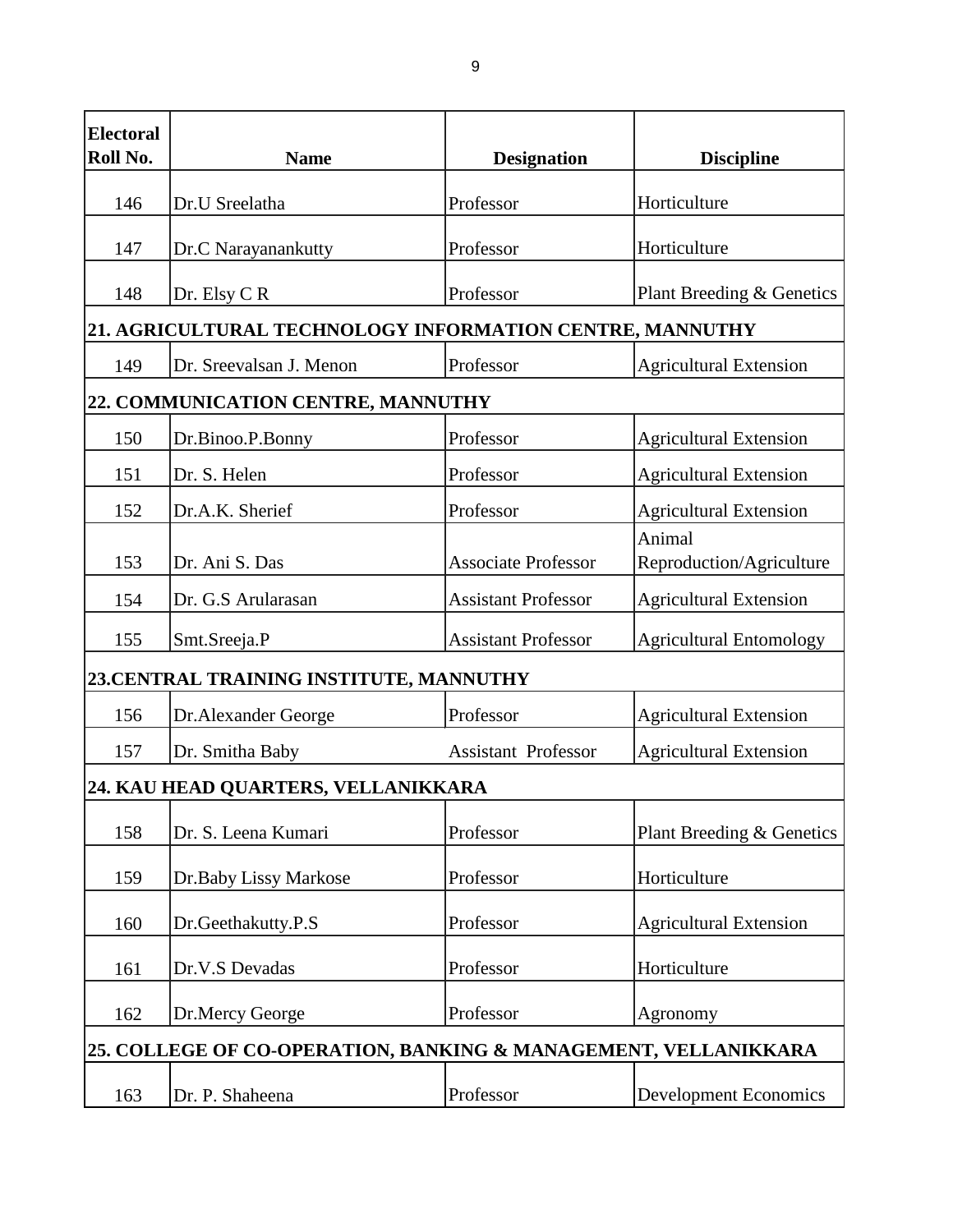| <b>Electoral</b> |                                                              |                            |                                       |
|------------------|--------------------------------------------------------------|----------------------------|---------------------------------------|
| Roll No.         | <b>Name</b>                                                  | <b>Designation</b>         | <b>Discipline</b>                     |
| 164              |                                                              | Professor                  | Rural Banking & Finance<br>Management |
|                  | Dr. Molly Joseph                                             |                            |                                       |
| 165              | Dr. E. Vinaikumar                                            | Professor                  | Co-operative Management               |
|                  |                                                              |                            | <b>Rural Marketing</b>                |
| 166              | Dr. K.N. Ushadevi                                            | Professor                  | Management                            |
|                  |                                                              |                            |                                       |
| 167              |                                                              | Professor                  |                                       |
|                  | Dr. G. Veerakumaran                                          |                            | Co-operative Management               |
| 168              | Dr. E.G. Ranjit Kumar                                        | Professor                  | Co-operative Management               |
|                  |                                                              |                            |                                       |
| 169              | Dr. R. Sendilkumar                                           | Professor                  | <b>Agricultural Extension</b>         |
|                  |                                                              |                            |                                       |
| 170              | Dr. K.A. Sunandha                                            | Professor                  | <b>Development Economics</b>          |
| 171              | Sri. Jacob Thomas .M                                         | <b>Associate Professor</b> | <b>Statistics</b>                     |
| 172              | Sri. P.J. Boniface                                           | <b>Associate Professor</b> | <b>Computer Science</b>               |
| 173              | Dr. Philip Thomas                                            | <b>Associate Professor</b> | Co-operative Management               |
| 174              | Mrs. Misha Davis .A                                          | <b>Assistant Professor</b> | Co-operative Management               |
| VELLANIKKARA     | 26 ACADEMY OF CLIMATE CHANGE EDUCATION AND RESEARCH (ACCER), |                            |                                       |
| 175              | Dr. P. Indira Devi                                           | Professor                  | <b>Agricultural Economics</b>         |
|                  | 27 CAMPUS DEVELOPMENT (Central Nursery), VELLANIKKARA        |                            |                                       |
| 176              | Dr. Usha K.E.                                                | Professor                  | Agronomy                              |
| 177              | Dr.Lissamma Joseph                                           | Professor                  | Horticulture                          |
|                  | 28 COLLEGE OF HORTICULTURE, VELLANIKKARA                     |                            |                                       |
| 178              | Dr Ajith Kumar K                                             | Professor                  | <b>Plant Pathology</b>                |
| 179              | Dr Ajithkumar B                                              | <b>Assistant Professor</b> | <b>Agricultural Meteorology</b>       |
| 180              | Dr Aneena E R                                                | <b>Assistant Professor</b> | Home Science                          |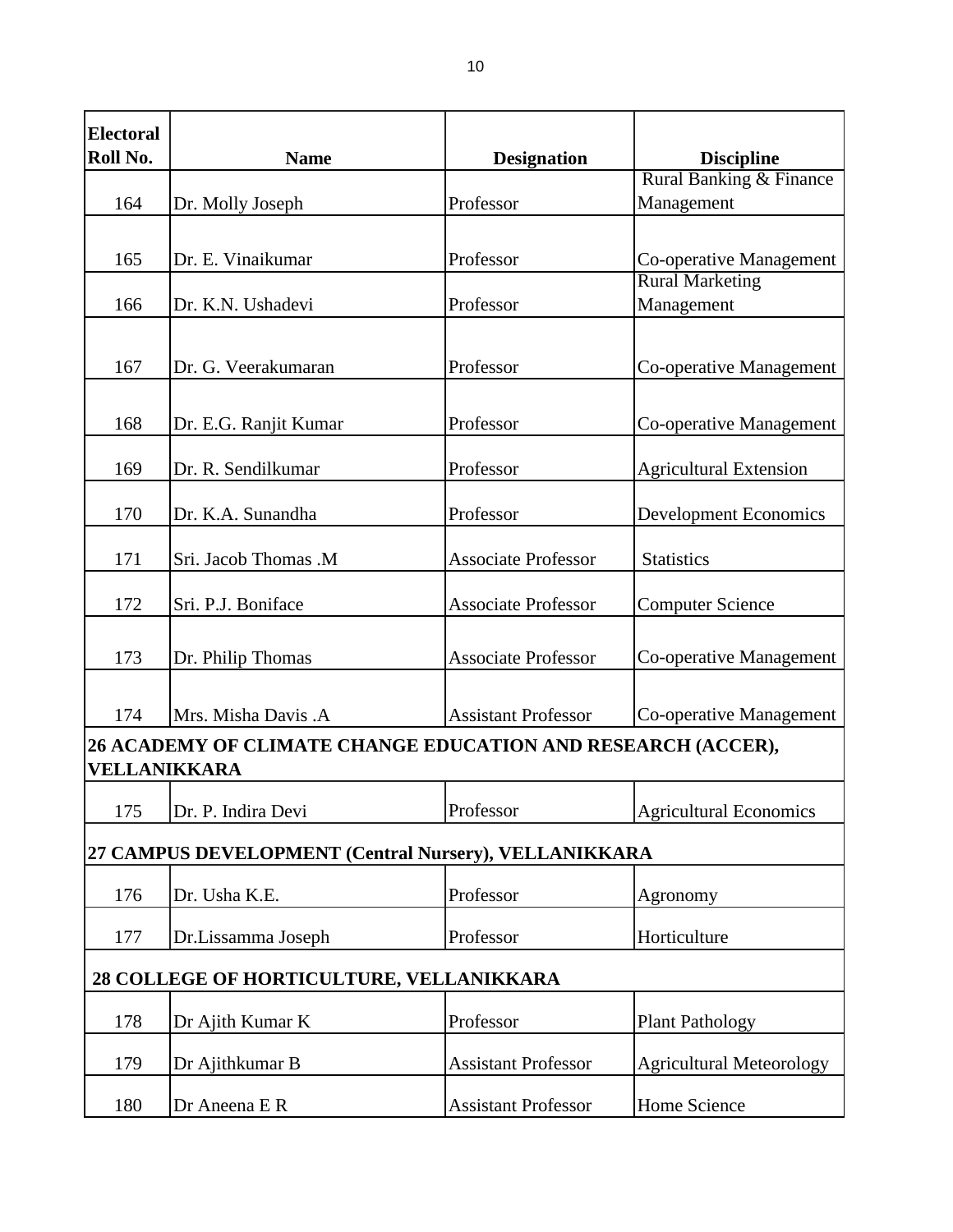| <b>Electoral</b><br>Roll No. | <b>Name</b>                 | <b>Designation</b>         | <b>Discipline</b>                               |
|------------------------------|-----------------------------|----------------------------|-------------------------------------------------|
|                              |                             |                            |                                                 |
| 181                          | Dr Anita Cherian K          | Professor                  | <b>Plant Pathology</b>                          |
| 182                          | Dr Beena C                  | Professor                  | Boi-Chemistry                                   |
|                              |                             |                            |                                                 |
| 183                          | Dr Beena S                  | Professor                  | <b>Plant Pathology</b>                          |
|                              |                             |                            | Soil Science $\&$                               |
| 184                          | Dr Beena V.I                | <b>Assistant Professor</b> | <b>Agricultural Chemistry</b>                   |
| 185                          | Dr Berin Pathrose           | <b>Assistant Professor</b> | Entomology                                      |
|                              |                             |                            | Soil Science &                                  |
| 186                          | Dr Betty Bastin             | Professor                  | <b>Agricultural Chemistry</b>                   |
| 187                          | Dr Biju .S                  | <b>Assistant Professor</b> | Plant Breeding & Genetics                       |
|                              |                             |                            |                                                 |
| 188                          | Dr Deepthy K. B             | <b>Assistant Professor</b> | Entomology                                      |
| 189                          | Dr Deepu Mathew             | <b>Assistant Professor</b> | Horticultue                                     |
|                              |                             |                            |                                                 |
| 190                          | Dr Dijee Bastian            | Professor                  | Plant Breeding & Genetics<br>Soil Science &     |
| 191                          | Dr Durga Devi K M           | Professor                  | <b>Agricultural Chemistry</b>                   |
| 192                          | Dr Geetha C K               | Professor                  | Horticulture                                    |
|                              |                             |                            |                                                 |
| 193                          | Dr George Thomas C          | Professor                  | Agronomy                                        |
| 194                          | Dr Girija D                 | Professor                  | <b>Plant Pathology</b>                          |
|                              |                             |                            |                                                 |
| 195                          | Dr Haseena Bhaskar          | Professor                  | Entomology                                      |
| 196                          | Dr Jalaja S Menon           | <b>Assistant Professor</b> | Horticulture                                    |
|                              |                             |                            |                                                 |
| 197                          | Dr Jayasree Krishnankutty M | Professor                  | <b>Agricultural Extension</b>                   |
| 198                          | Dr Jayasree Sankar S        | Professor                  | Soil Science &<br><b>Agricultural Chemistry</b> |
|                              |                             |                            |                                                 |
| 199                          | Dr Jesy Thomas K            | Professor                  | <b>Agricultural Economics</b>                   |
| 200                          | Dr Jiji Joseph              | Professor                  | Plant Breeding & Genetics                       |
|                              |                             |                            |                                                 |
| 201                          | Dr Jiju P Alex              | Professor                  | <b>Agricultural Extension</b>                   |
| 202                          | Dr Jose Joseph              | Professor                  | <b>Agricultural Extension</b>                   |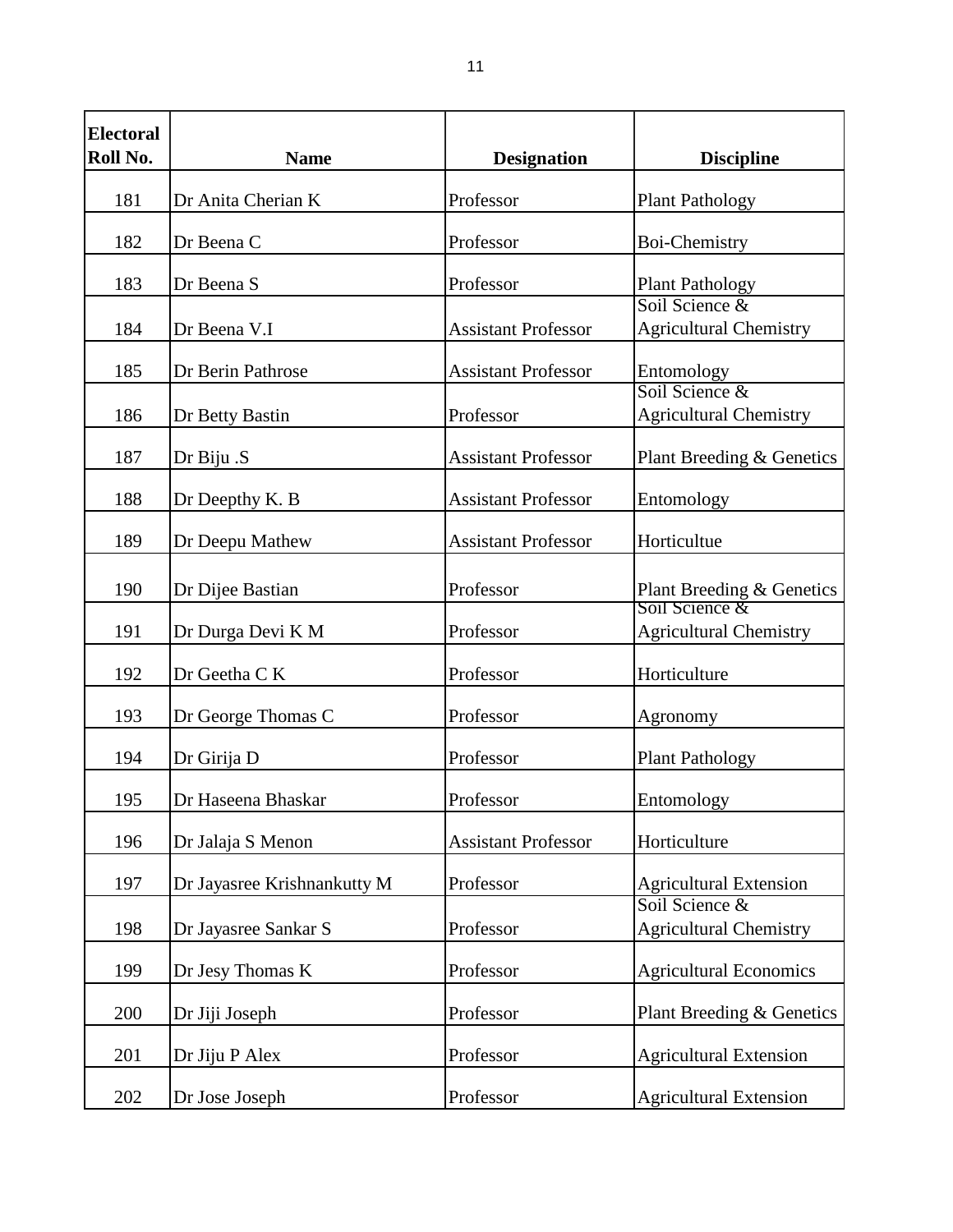| <b>Electoral</b><br>Roll No. | <b>Name</b>                    |                            |                                |
|------------------------------|--------------------------------|----------------------------|--------------------------------|
|                              |                                | <b>Designation</b>         | <b>Discipline</b>              |
| 203                          | Dr Jyothi Bhaskar              | Professor                  | Horticulture                   |
| 204                          | Dr Kanakamany MT               | Professor                  | Plant Breeding & Genetics      |
| 205                          | Dr Krishnakumary K             | Professor                  | Horticulture                   |
| 206                          | Dr Krishnan S                  | Professor                  | <b>Agrl. Statistics</b>        |
| 207                          | Dr Laly John C                 | Professor                  | <b>Agricultural Statistics</b> |
| 208                          | Dr Latha Bastine C             | Professor                  | <b>Agricultural Economics</b>  |
| 209                          | Lincy P Davis                  | <b>Assistant Professor</b> | Meteorology                    |
| 210                          | Dr Madhu Subramanian           | <b>Associate Professor</b> | Entomology                     |
| 211                          | Dr Mani Chellappan             | Professor                  | Entomology                     |
| 212                          | Dr Manoj T I                   | Professor                  | <b>Physical Education</b>      |
| 213                          | Dr Meera V Menon               | Professor                  | Agronomy                       |
| 214                          | Dr Mercykutty M.J              | <b>Associate Professor</b> | <b>Agricultural Extension</b>  |
| 215                          | Dr Mini Raj N                  | Professor                  | Horticulture                   |
| 216                          | Dr Minimol J S                 | <b>Assistant Professor</b> | Plant Breeding & Genetics      |
| 217                          | Dr Nalini P V                  | Professor                  | Horticulture                   |
| 218                          | Dr Prameela K P                | Professor                  | Agronomy                       |
| 219                          | Dr Prameela P                  | Professor                  | Agronomy                       |
| 220                          | Dr Reshmy Vijayaraghavan       | <b>Assistant Professor</b> | <b>Plant Pathology</b>         |
| 221                          | Dr Rose Mary Francies          | Professor                  | Plant Breeding & Genetics      |
| 222                          | Dr Saji Gomez                  | <b>Assistant Professor</b> | Horticulture                   |
| 223                          | Dr Sakeer Husain A             | Professor                  | <b>Agricultural Extension</b>  |
| 224                          | Dr Seeja Thomachan Panjikkaran | <b>Assistant Professor</b> | Home Science                   |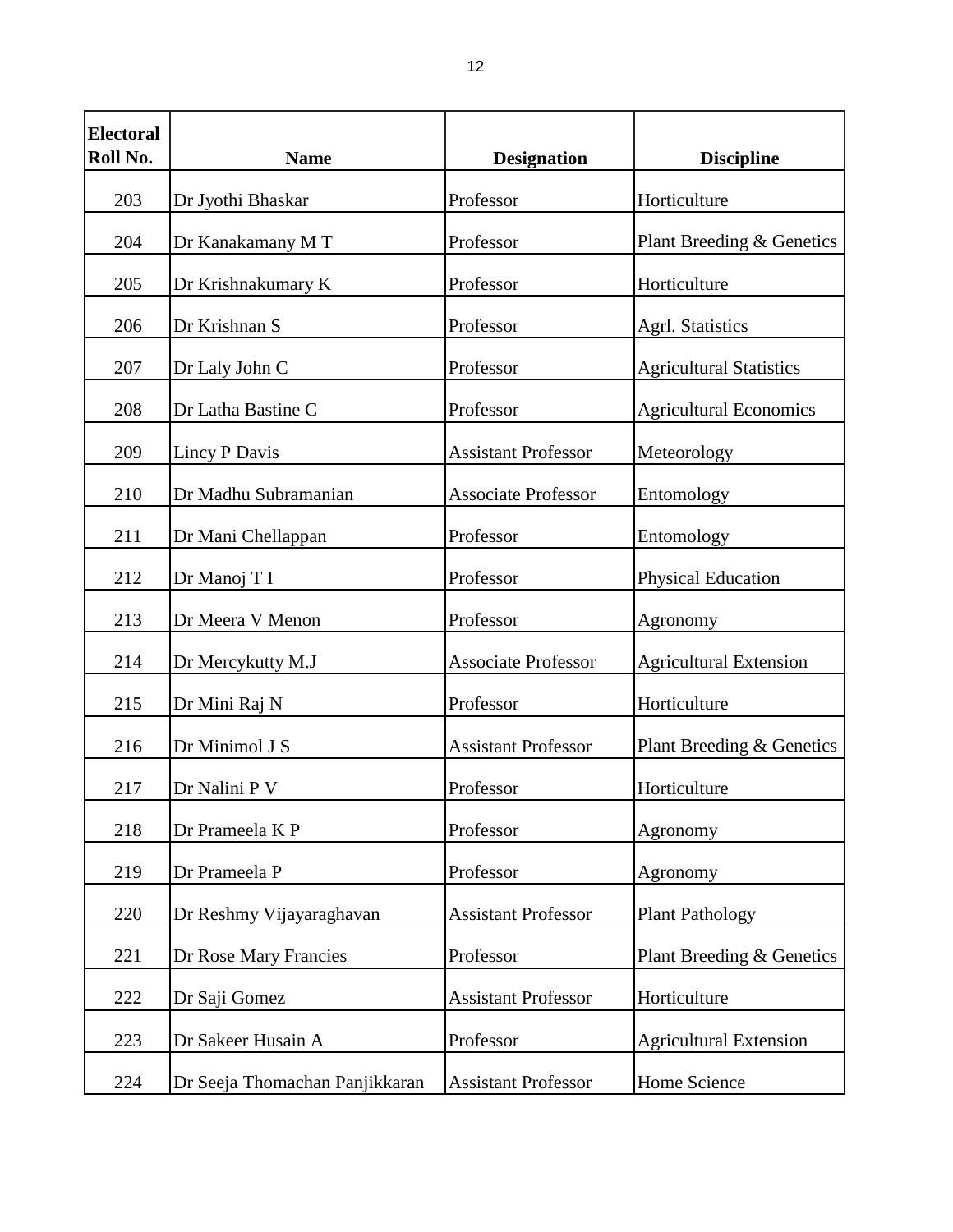| <b>Electoral</b>                                                     |                      |                            |                                                 |
|----------------------------------------------------------------------|----------------------|----------------------------|-------------------------------------------------|
| Roll No.                                                             | <b>Name</b>          | <b>Designation</b>         | <b>Discipline</b>                               |
| 225                                                                  | Dr Sharon C L        | <b>Assistant Professor</b> | Home Science                                    |
|                                                                      |                      |                            |                                                 |
| 226                                                                  | Dr Sheela K B        | Professor                  | Horticulture                                    |
| 227                                                                  | Dr Shylaja M R       | Professor                  | Horticulture                                    |
| 228                                                                  | Dr Sindhu P V        | <b>Assistant Professor</b> | Agronomy                                        |
| 229                                                                  | Dr Sindhumole P      | <b>Assistant Professor</b> | Plant Breeding & Genetics                       |
| 230                                                                  | Dr Smitha M S        | <b>Assistant Professor</b> | Entomology                                      |
| 231                                                                  | Dr Sujatha V S       | Professor                  | Horticulture                                    |
| 232                                                                  | Dr Suma A            | Professor                  | Horticulture                                    |
| 233                                                                  | Dr Suma B            | Professor                  | Horticulture                                    |
| 234                                                                  | Dr Surendra Gopal K  | Professor                  | Plant Pathology<br>Soil Science &               |
| 235                                                                  | Dr Sureshkumar P     | Professor                  |                                                 |
|                                                                      |                      |                            | <b>Agricultural Chemistry</b>                   |
| 236                                                                  | Mrs Ajitha T K       | <b>Associate Professor</b> | <b>Agricultural Statistics</b>                  |
| 237                                                                  | Mrs Meagle Joseph P  | <b>Associate Professor</b> | Horticulture                                    |
| 238                                                                  | Mrs Rajalekshmi K    | <b>Assistant Professor</b> | Soil Science &<br><b>Agricultural Chemistry</b> |
| 239                                                                  | Mrs Vidya C V        | <b>Assistant Professor</b> | Entomology                                      |
| 240                                                                  | Sri Visveswaran S    | <b>Assistant Professor</b> | Soil Science &<br><b>Agricultural Chemistry</b> |
| 241                                                                  | Smt.Anupama.T.V      | <b>Assistant Professor</b> | Horticulture                                    |
| 242                                                                  | Smt.Norma Xavier     | <b>Assistant Professor</b> | Home Science                                    |
| 29.OLERICULTURE DEPARTMENT, COLLEGE OF HORTICULTURE,<br>VELLANIKKARA |                      |                            |                                                 |
| 243                                                                  | Dr.Indira. P         | Professor                  | Horticulture                                    |
| 244                                                                  | Dr.Sarah.T. George   | Professor                  | Horticulture                                    |
| 245                                                                  | Dr. Pradeep Kumar. T | Professor                  | Horticulture                                    |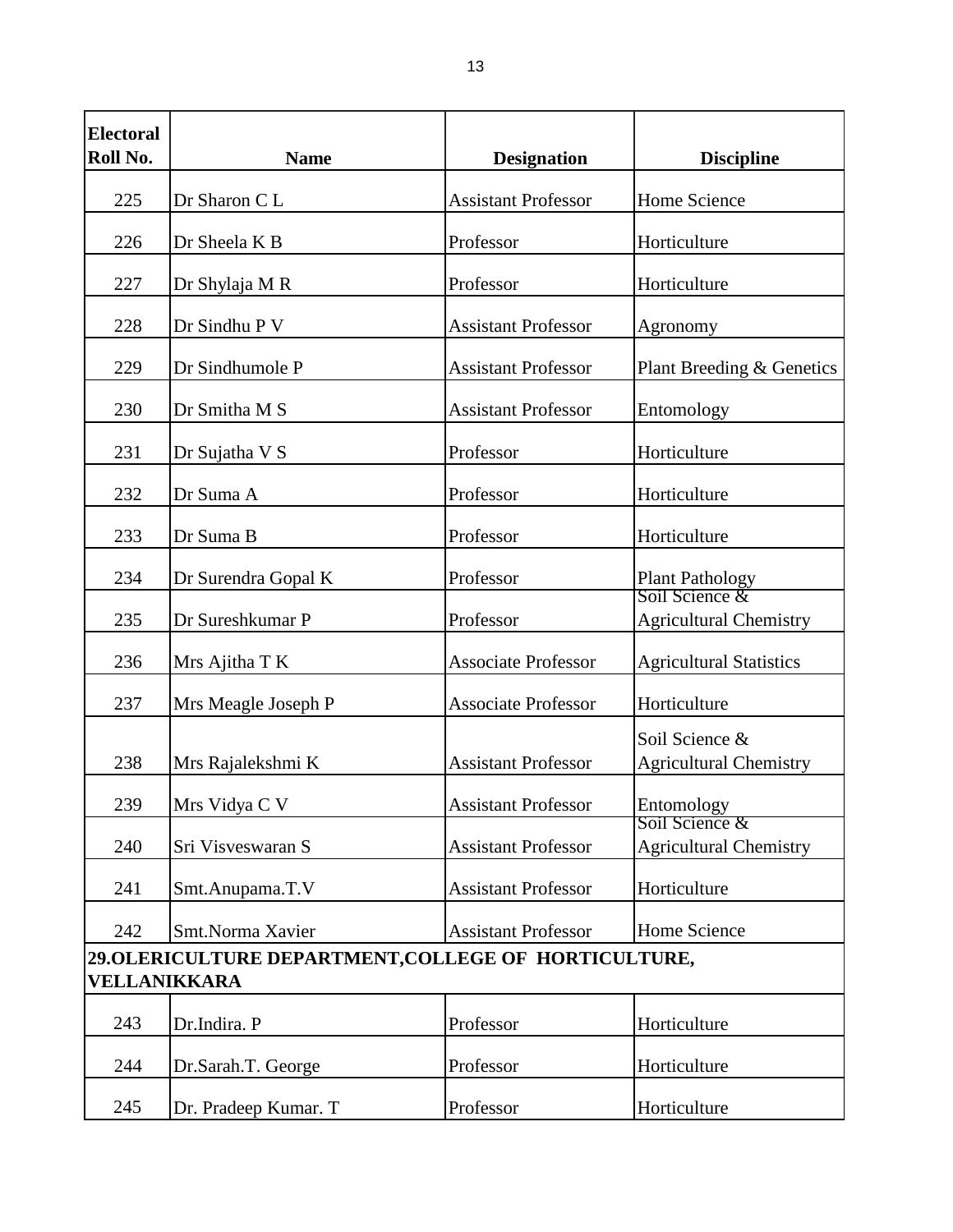| <b>Electoral</b><br><b>Roll No.</b>                 | <b>Name</b>                                                    | <b>Designation</b>         | <b>Discipline</b>             |
|-----------------------------------------------------|----------------------------------------------------------------|----------------------------|-------------------------------|
| 246                                                 | Dr.Nirmala Devi                                                | Professor                  | Horticulture                  |
| 247                                                 | Dr.Sainamole Kurian P                                          | Professor                  | <b>Plant Pathology</b>        |
| 248                                                 | Dr.P.Anitha                                                    | <b>Associate Professor</b> | Horticulture                  |
|                                                     | 30.AICRP ON FLORICULTURE IMPROVEMENT PROJECT,COH, VELLANIKKARA |                            |                               |
| 249                                                 | Dr. P. K. Sudhadevi                                            | Professor                  | Horticulture                  |
| 250                                                 | Dr. Mini Sankar                                                | <b>Assistant Professor</b> | Horticulture                  |
| 31.BANANA RESEARCH STATION, KANNARA.                |                                                                |                            |                               |
| 251                                                 | Dr. Pushpalatha P.B                                            | Professor                  | Horticulture                  |
| 252                                                 | Dr. Asha Sankar M                                              | Professor                  | Horticulture                  |
| 253                                                 | Dr. Vimi Louis                                                 | <b>Associate Professor</b> | Horticulture                  |
| 254                                                 | Dr. Manju P. R                                                 | <b>Assistant Professor</b> | Horticulture                  |
| 255                                                 | Dr.Gavas Ragesh                                                | <b>Assistant Professor</b> | Entomology                    |
| 32.INSTRUCTIONAL FARM, VELLANIKKARA                 |                                                                |                            |                               |
| 256                                                 | Dr.K.P. Pradeep                                                | <b>Associate Professor</b> | Horticulture                  |
| 33.KVK, THRISSUR                                    |                                                                |                            |                               |
| 257                                                 | Dr. Prema A                                                    | Professor                  | <b>Agricultural Economics</b> |
| 258                                                 | Dr. Suman KT                                                   | <b>Assistant Professor</b> | <b>Community Science</b>      |
| 259                                                 | Dr. Giggin T                                                   | <b>Assistant Professor</b> | Agriculture/Veterinary        |
| 34. CASHEW RESEARCH STATION, MADAKKATHARA           |                                                                |                            |                               |
| 260                                                 | Dr. A. Sobhana                                                 | Professor                  | Horticulture                  |
| 261                                                 | Sri.Satheesan N V                                              | <b>Assosiate Professor</b> | Entomology                    |
| 35.REGIONAL AGRICULTURAL RESEARCH STATION, PATTAMBI |                                                                |                            |                               |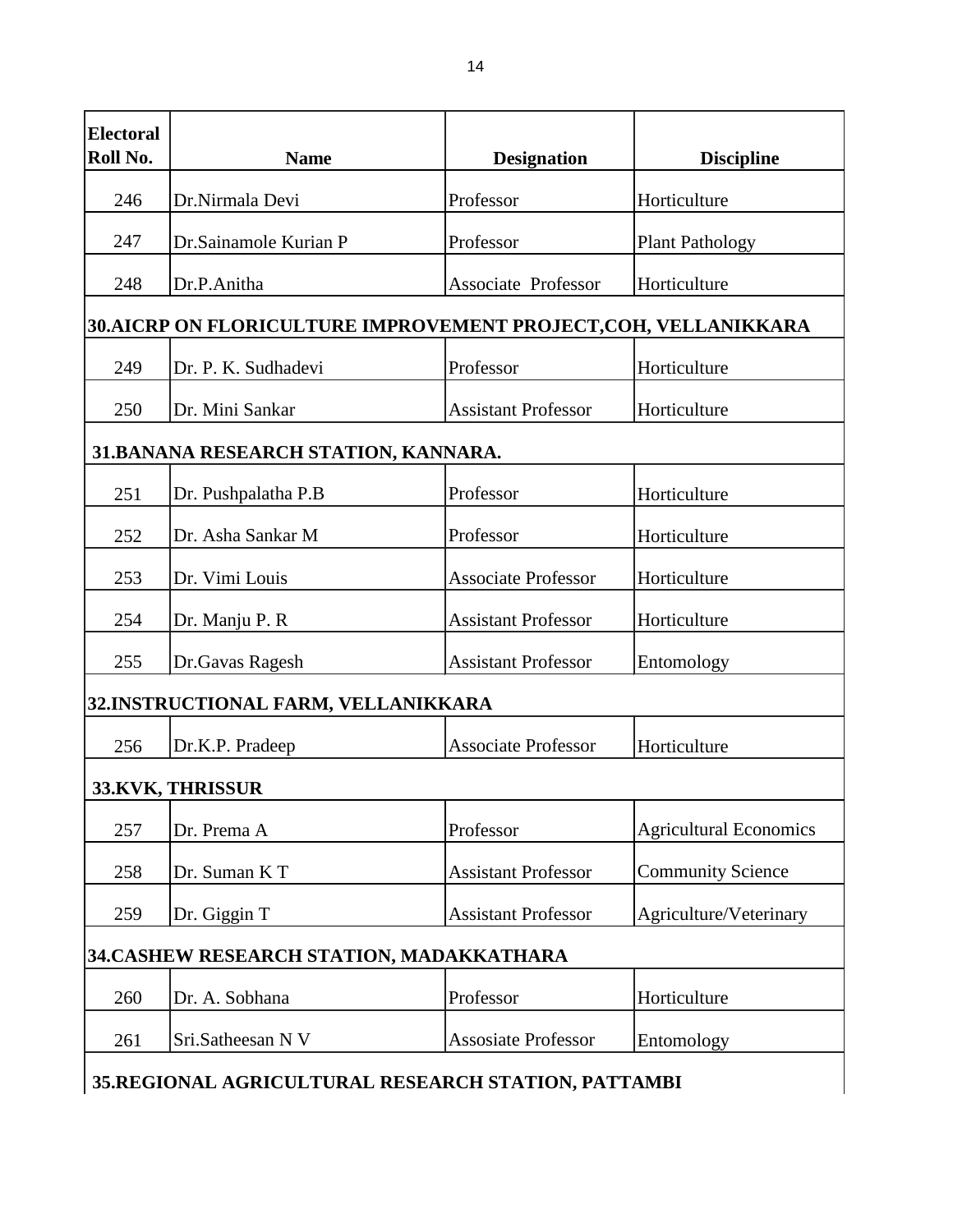| <b>Electoral</b><br>Roll No. | <b>Name</b>             | <b>Designation</b>         | <b>Discipline</b>                               |
|------------------------------|-------------------------|----------------------------|-------------------------------------------------|
| 262                          | Dr. M C Narayanankutty, | Professor                  | Horticulture                                    |
| 263                          | Dr. M L Jyothi          | Professor                  | Horticulture                                    |
| 264                          | Dr. R. Ilangovan,       | Professor                  | Agronomy                                        |
| 265                          | Dr.K.Karthikeyan        | Professor                  | Entomology                                      |
| 266                          | Dr. B Shanmugasundaram, | <b>Assistant Professor</b> | <b>Agricultural Extension</b>                   |
| 267                          | Dr. P S Abida           | Professor                  | <b>Plant Physiology</b>                         |
| 268                          | Dr. P Raji              | <b>Associate Professor</b> | <b>Plant Pathology</b>                          |
| 269                          | Dr. S M Purushothaman   | <b>Associate Professor</b> | <b>Plant Pathology</b>                          |
| 270                          | Dr. Chitra Parayil      | <b>Associate Professor</b> | <b>Agricultural Economics</b>                   |
| 271                          | Smt. K V Faseela        | <b>Assistant Professor</b> | Plant Breeding & Genetics<br>Soil Science &     |
| 272                          | Dr. V Thulasi           | <b>Assistant Professor</b> | <b>Agricultural Chemistry</b><br>Soil Science & |
| 273                          | Dr. P P Moossa          | <b>Assistant Professor</b> | <b>Agricultural Chemistry</b>                   |
| 274                          | Sri. Abdul Jabbar       | <b>Assistant Professor</b> | <b>Agricultural Extension</b>                   |
| 275                          | Sri. B Renjan           | <b>Assistant Professor</b> | Agronomy                                        |
| 276                          | Dr.Ambili S Nair        | <b>Assistant Professor</b> | Plant Breeding & Genetics                       |
| 277                          | Dr.V.Geetha             | <b>Assistant Professor</b> | Agronomy                                        |
|                              | 36.KVK, PATTAMBI        |                            |                                                 |
| 278                          | Dr. Israel Thomas M.    | Professor                  | <b>Agricultural Extension</b>                   |
| 279                          | Dr. Sunil K.M.          | <b>Assistant Professor</b> | Meteorology                                     |
| 280                          | Dr. Sumiya K.V.         | <b>Assistant Professor</b> | <b>Plant Pathology</b>                          |
| 37.KVK, MALAPPURAM           |                         |                            |                                                 |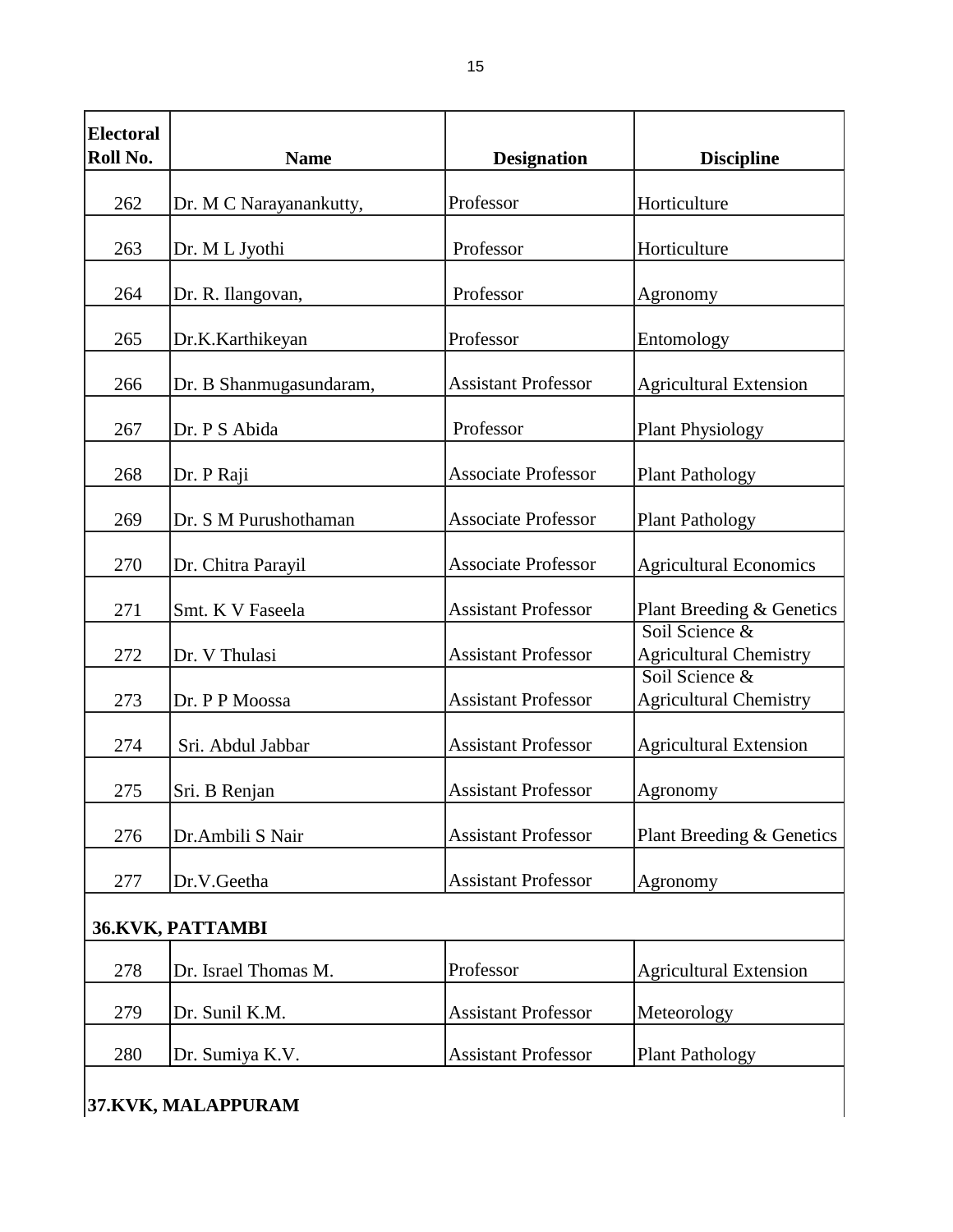| <b>Electoral</b><br>Roll No.                        | <b>Name</b>                                 | <b>Designation</b>          | <b>Discipline</b>                               |
|-----------------------------------------------------|---------------------------------------------|-----------------------------|-------------------------------------------------|
| 281                                                 | Dr. Habeeburrahman PV                       | Professor                   | Agronomy                                        |
| 282                                                 | Dr. Sunil VG                                | <b>Assistant Professor</b>  | <b>Agricultural Extension</b>                   |
|                                                     | 38.AGRICULTURAL RESEARCH STATION, ANAKKAYAM |                             |                                                 |
| 283                                                 | Dr.Musthafa Kunnathadi                      | <b>Assistant Professor</b>  | Agronomy                                        |
|                                                     | 39. RARS, AMBALAVAYAL                       |                             |                                                 |
| 284                                                 | Dr. P Rajendran                             | Professor                   | Horticulture                                    |
| 285                                                 | Smitha Revi                                 | <b>Assistant Professor.</b> | <b>Agricultural Extension</b>                   |
|                                                     | 40.KVK, AMBALAVAYAL, WAYANAD                |                             |                                                 |
| 286                                                 | N. E. Safia                                 | <b>Assistant Professor.</b> | Home Science                                    |
| <b>41. PEPPER RESEARCH STATION, PANNIYUR</b>        |                                             |                             |                                                 |
| 287                                                 | Dr.Neema.V.P                                | Professor                   | Plant Breeding & Genetics                       |
| 288                                                 | Dr.Heera.G                                  | <b>Assistant Professor</b>  | <b>Plant Pathology</b>                          |
| 289                                                 | Dr. Ajith.P.M.                              | <b>Assistant Professor</b>  | Plant Breeding & Genetics                       |
| 42.KVK, KANNUR                                      |                                             |                             |                                                 |
| 290                                                 | Dr.Jayaraj.P.                               | <b>Assistant Professor</b>  | Soil Science &<br><b>Agricultural Chemistry</b> |
| 43.REGIONAL AGRICULTURAL RESEARCH STATION, PILICODE |                                             |                             |                                                 |
| 291                                                 | Dr.P.R.Suresh                               | Professor                   | Soil Science &<br><b>Agricultural Chemistry</b> |
| 292                                                 | Dr.K.N.Satheesan                            | Professor                   | Horticulture                                    |
| 293                                                 | Dr.Sashikanth                               | <b>Associate Professor</b>  | Animal Management                               |
| 294                                                 | Dr. Vanaja. T                               | <b>Associate Professor</b>  | Plant Breeding & Genetics                       |
| 295                                                 | Sri.P.K.Retheesh                            | <b>Assistant Professor</b>  | Agronomy                                        |